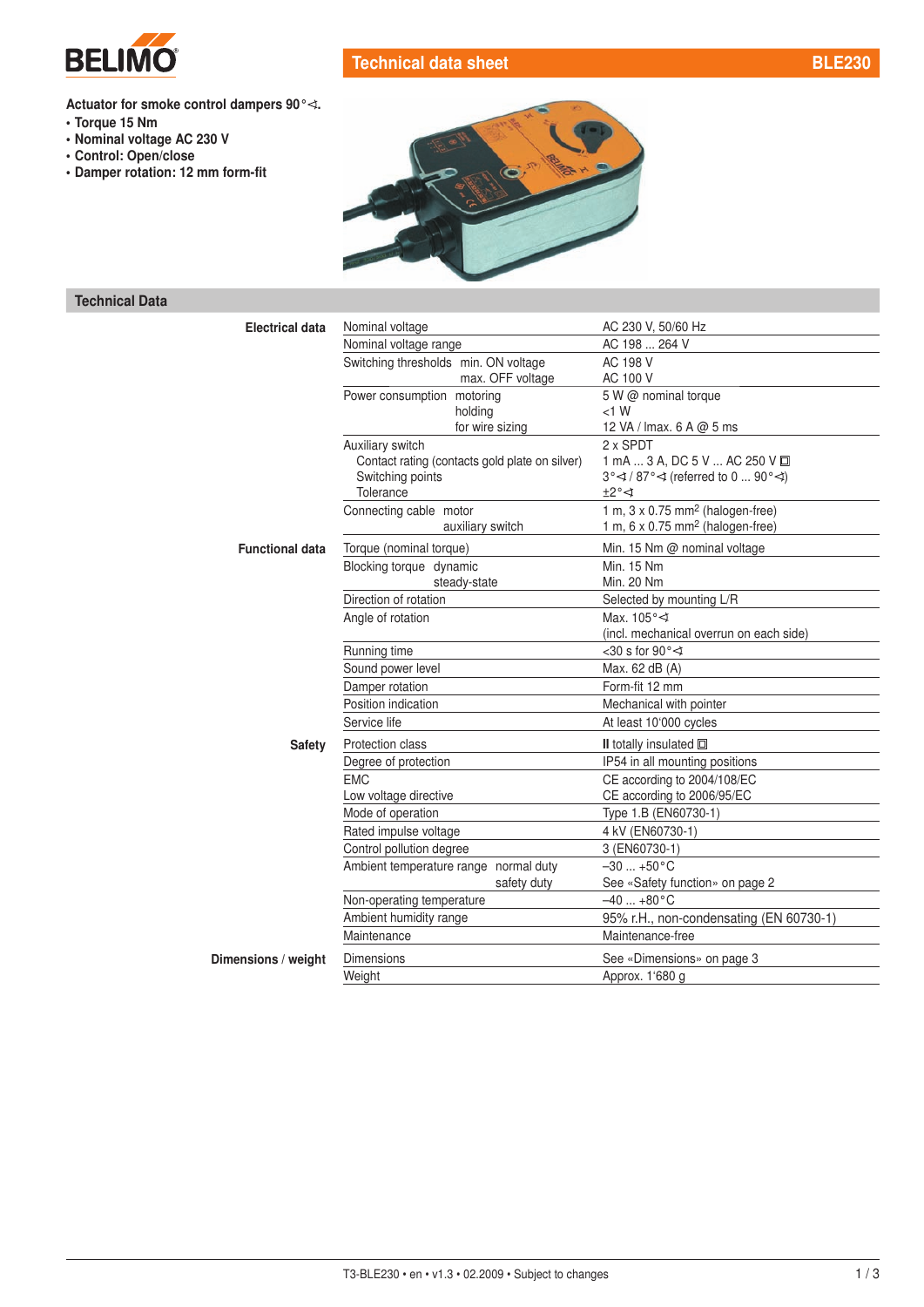BLE230 [Actuator for smoke control dampers](http://planetaklimata.com.ua/katalog-proizvoditeli/Belimo/) 90°*⊰*, Actuator for smoke control dampers 90°*⊰*,



(protected by thermic isolating)

| <b>Safety notes</b>                 |                                                                                                                                                                                                                                                                                                                                                                                                                                                                                                                                                                                                                                                                                                                                                                                                                      |  |
|-------------------------------------|----------------------------------------------------------------------------------------------------------------------------------------------------------------------------------------------------------------------------------------------------------------------------------------------------------------------------------------------------------------------------------------------------------------------------------------------------------------------------------------------------------------------------------------------------------------------------------------------------------------------------------------------------------------------------------------------------------------------------------------------------------------------------------------------------------------------|--|
|                                     | • The actuator is not allowed to be used outside the specified field of application, especially in<br>aircraft or in any other airborne means of transport.<br>· Caution: Main power supply voltage!<br>• The actuator is adapted and mounted to the smoke control damper by the damper manufac-<br>turer. For this reason, the actuator is only supplied direct to safety damper manufacturers.<br>The manufacturer then bears full responsibility for the proper functioning of the damper.<br>• The device may only be opened at the actuator manufacturer's site. It does not contain any<br>parts that can be replaced or repaired by the user.<br>• The device contains electronic and electrical components and may not be disposed of with<br>the household waste. Observe local regulations and valid laws. |  |
| <b>Product features</b>             |                                                                                                                                                                                                                                                                                                                                                                                                                                                                                                                                                                                                                                                                                                                                                                                                                      |  |
| Mode of operation                   | 2-wire open-close control. The actuator is overload-proof and can thus remain energised even at<br>the end stops.                                                                                                                                                                                                                                                                                                                                                                                                                                                                                                                                                                                                                                                                                                    |  |
| Signalling                          | Two microswitches with fixed settings are installed in the actuator for indicating the damper end<br>positions.<br>The position of the damper blade can be read off on a mechanical position indicator.                                                                                                                                                                                                                                                                                                                                                                                                                                                                                                                                                                                                              |  |
| <b>Manual operation</b>             | The crank handle supplied with the actuator allows it to be operated manually.                                                                                                                                                                                                                                                                                                                                                                                                                                                                                                                                                                                                                                                                                                                                       |  |
| <b>Standards and specifications</b> | The design of the actuator is based on the following standards and specifications:<br>• Draft DIN 18232, Part 6, Sept. 1992<br>- Fire protection in industrial buildings<br>- Smoke and heat extraction systems<br>· Preliminary standard ÖNORM H 6029, May 1997<br>- Ventilation systems<br>- Fire smoke extraction systems<br>• Extracts from:<br>- prEN1366-10 (Fire resistance tests for service installations - Part 10: Smoke control dampers)<br>- prEN12101-8 (Smoke and heat control systems - Part 8: Specification for smoke control dampers)                                                                                                                                                                                                                                                             |  |
| <b>Safety function</b>              | Temperature<br>The safety function is guaranteed within the<br>$^\circ{\rm C}$<br>temperature range shown in the diagram below<br>100<br>which is based on standard ÖNORM H 6029<br>and DIN 18232.<br>50<br>0<br>Time<br>10<br>$-10$<br>20<br>30 Min.<br>$\Omega$<br>Test temperature acc. to standard temperature-time curve<br>- Temperature on the BLE230 actuator                                                                                                                                                                                                                                                                                                                                                                                                                                                |  |

## Electrical installation

must be observed!

Note